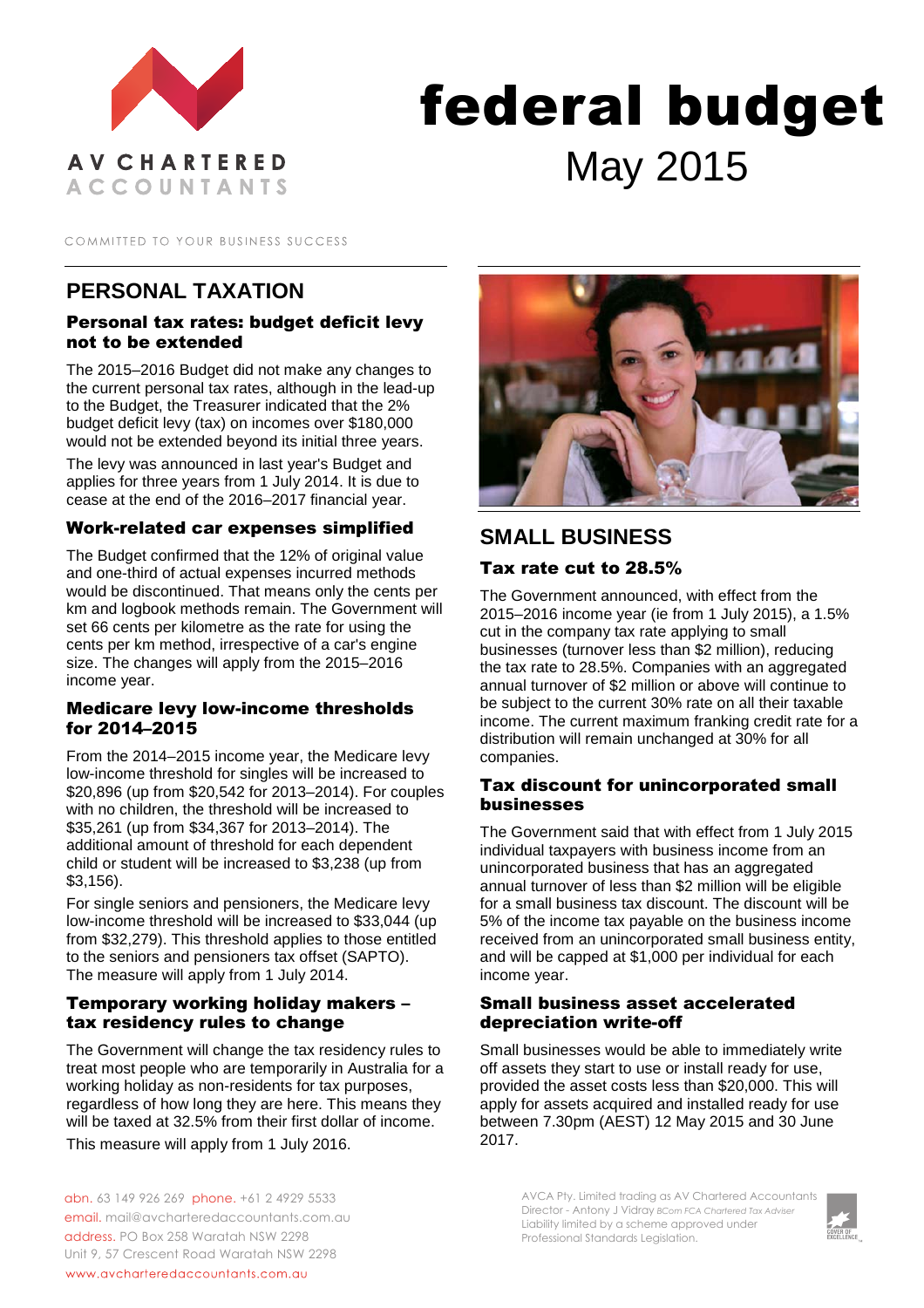

Assets valued at \$20,000 or more (which cannot be immediately deducted) can continue to be placed in the small business simplified depreciation pool. The Government will also suspend the current "lock out" laws for the simplified depreciation rules until 30 June 2017.

From 1 July 2017, the thresholds for the immediate depreciation of assets and the value of the pool will revert to existing arrangements.

#### Immediate deductibility for professional expenses re start-ups

The Government will allow businesses to immediately deduct a range of professional expenses associated with starting a new business, such as professional, legal and accounting advice. The measure will be available to businesses from the 2015–2016 income year.

#### CGT rollover relief for change to entity structure

The Government has confirmed that it will allow small businesses with an aggregated annual turnover of less than \$2 million to change legal structure without attracting a CGT liability at that point.

The measure recognises that new small businesses might choose an initial legal structure that they later find does not suit them when the business is more established, for example a sole trader changing its business structure to a trust. The measure will be available from the 2016–2017 income year.

#### No FBT on work-related electronic devices

From 1 April 2016, ie the start of the 2016–2017 FBT year, the Government will allow an FBT exemption for small businesses that provide employees with more than one qualifying work-related portable electronic device, even where the items have substantially similar functions.

## Further ESS changes

Significant changes to the employee share schemes (ESS) rules were announced in October 2014. Additional changes announced in the Budget will:

- exclude eligible venture capital investments from the aggregated turnover test and grouping rules (for the start-up concession);
- provide the CGT discount to employee share scheme interests that are subject to the start-up concession, where options are converted into shares and the resulting shares are sold within 12 months of exercise; and

• allow the Commissioner to exercise a discretion in relation to the minimum three-year holding period where there are circumstances outside the employee's control that make it impossible for them to meet this criterion.

These changes will take effect from 1 July 2015.



# **GST**

## "Netflix tax" to start 1 July 2017

The Government has announced that it will impose GST on offshore intangible supplies to Australian consumers with effect from 1 July 2017. The measure has been cited in the media as the "Netflix" tax. The Government released draft legislation which contains the details of the changes.

The key concept in determining if a supply is made to an Australian consumer is determining if the entity is an Australian resident. Broadly, for individuals, the term takes its ordinary meaning. Similarly, a company will be an Australian resident if the company is incorporated in Australia or if it is effectively owned or controlled by Australian residents.

**Important**: This is not advice. Clients should not act solely on the basis of the material contained in this Bulletin. Items herein are general comments only and do not constitute or convey advice per se. Also changes in legislation may occur quickly. We therefore recommend that our formal advice be sought before acting in any of the areas. The Bulletin is issued as a helpful guide to clients and for their private information. Therefore it should be regarded as confidential and not be made available to any person without our prior approval.